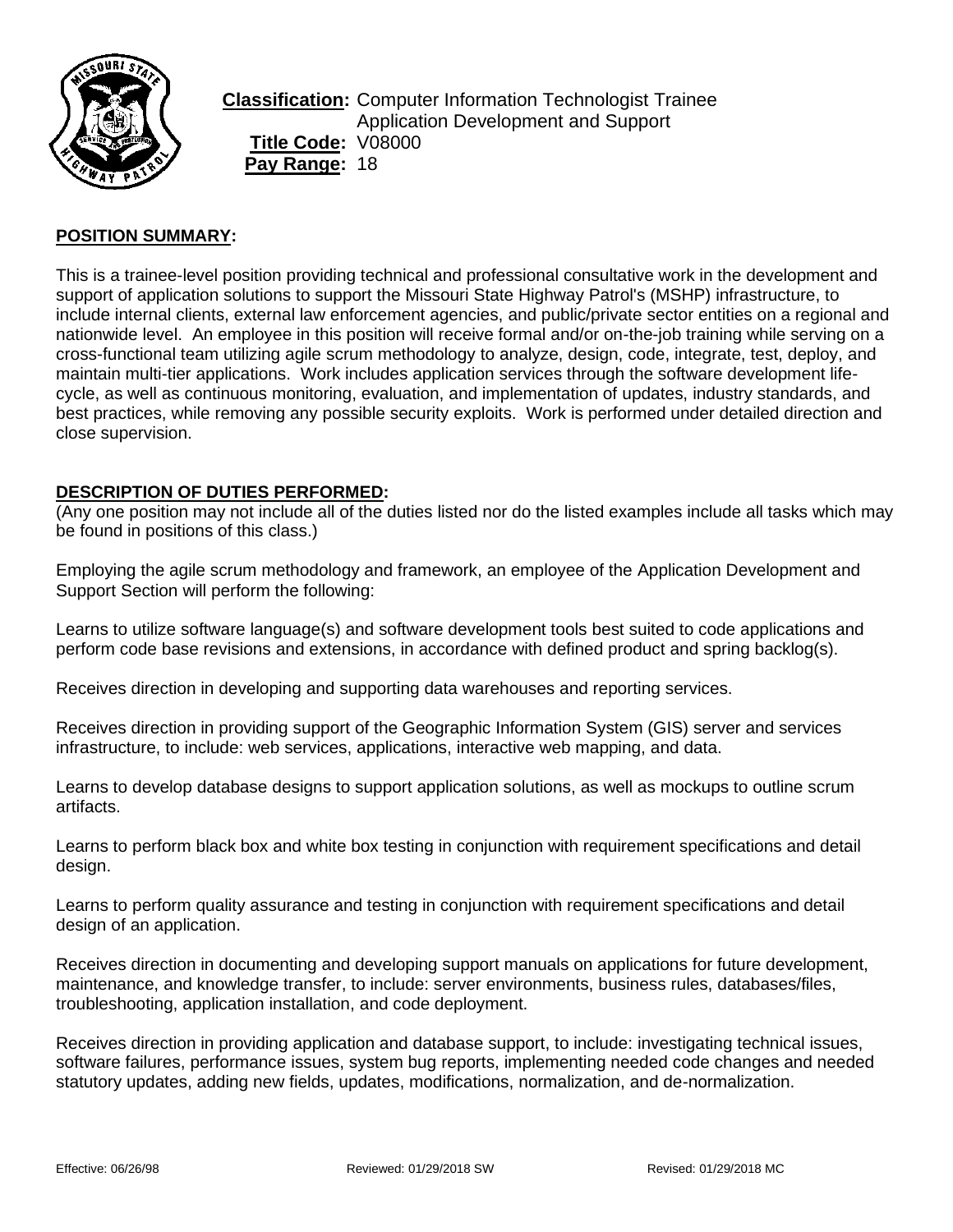# **Classification:** Computer Information Technologist Trainee Application Development and Support **Title Code:** V08000 **Pay Range:** 18 **Page 2 Page 2 Page 2 Page 2 Page 2 Page 2 Page 2**

Participates in initial sprint planning meetings to assist in negotiating the product backlog and developing the sprint backlog, to include the compilation of user stories.

Participates in daily scrum meetings to assess the sprint backlog and organizational impediments, as well as participates in backlog refinement meetings to assess and/or modify the scope and/or plan for an application solution.

Receives direction in evaluating cross functioning applications, application retirements, and end-ofsupport/legacy systems, and assists in developing recommendations as to their future support and integration with current applications.

Learns to create ad-hoc reports, as well as modify and/or correct any existing ad-hoc report errors.

Participates in sprint review meetings and sprint retrospectives for future sprints and development of the team.

Performs other related work as assigned.

# **REQUIRED KNOWLEDGE, SKILLS, AND ABILITIES:**

Knowledge of the principles of computer programming and systems analysis, design, testing and documentation as it relates to the agile scrum methodology, concepts, and practices.

Knowledge of the general operating principles and capabilities of computer hardware and software.

Knowledge of software development languages and software development tools.

Knowledge of information technology platforms.

Knowledge of database management systems.

Knowledge of continuing trends and developments in software development languages and tools.

Possess successful time management techniques.

Possess good organizational skills.

Ability to learn the principles of computer programming and systems analysis, design, testing and documentation as it relates to the agile scrum methodology, concepts, and practices.

Ability to learn the information strategic planning process.

Ability to learn the systems management process.

Ability to learn how to coordinate/organize projects involving multiple organizations and/or groups.

Ability to learn the agile scrum methodology as it applies to project management and application support.